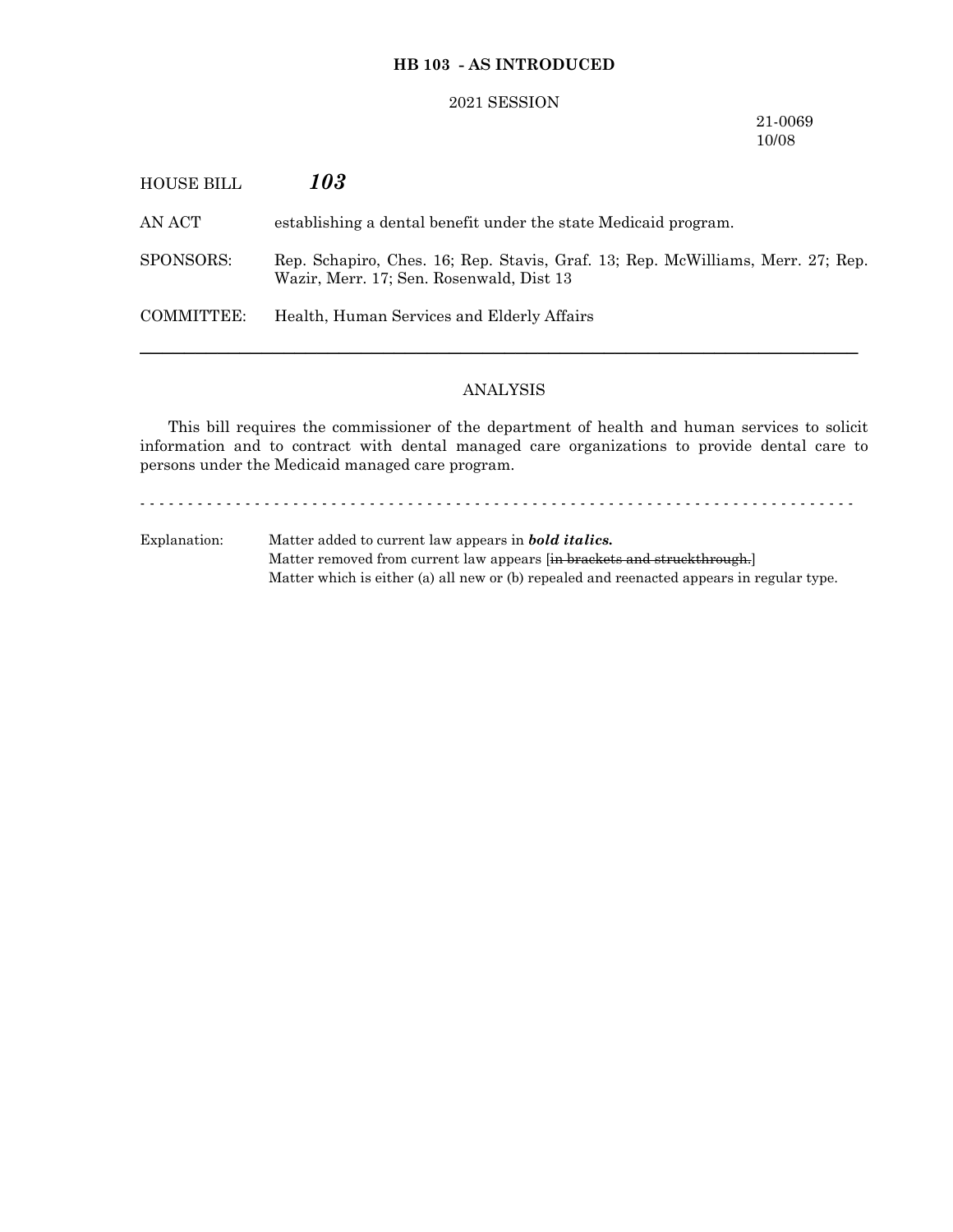#### **HB 103 - AS INTRODUCED**

### STATE OF NEW HAMPSHIRE

*In the Year of Our Lord Two Thousand Twenty One*

AN ACT establishing a dental benefit under the state Medicaid program.

*Be it Enacted by the Senate and House of Representatives in General Court convened:*

1 Statement of Purpose. 1

I. The general court recognizes that untreated oral health conditions negatively affect a person's overall health and that good oral health improves a person's ability to obtain and keep employment. The general court further recognizes that regular dental care and access to preventive and restorative treatments for oral health conditions are less expensive than emergency care and prevent oral conditions from developing into more complex health conditions that would require medical care. 2 3 4 5 6 7

II. Therefore, to improve overall health, promote savings in the state's Medicaid managed care program, and prevent future health conditions caused by oral health problems, and based on the recommendation of the working group convened pursuant to 2019, 346:225, the general court hereby determines that it is in the best interest of the state of New Hampshire to extend dental benefits under the Medicaid managed care program to individuals 21 years of age and over. 8 9 10 11 12

2 New Paragraph; Medicaid Managed Care Program; Dental Benefits. Amend RSA 126-A:5 by inserting after paragraph XIX the following new paragraph: 13 14

 $XIX-a.(a)(1)$  The commissioner shall pursue contracting options to administer the state's Medicaid dental program with the goals of improving access to dental care for Medicaid populations, improving health outcomes for Medicaid enrollees, expanding the provider network, increasing provider capacity, and retaining innovative programs that improve access and care through a valuebased care model. 15 16 17 18 19

(2) The commissioner shall issue a request for information to assist in selecting the administrative model for the state's Medicaid dental program. Such model shall be either a model administered by a dental managed care organization or a model administered by the state's current medical managed care organizations. The commissioner shall obtain the requested information from both the current medical managed care organizations and any interested dental managed care organization. The administrative model selected shall demonstrate the greatest ability to satisfy the state's need for value, quality, efficiency, innovation, and savings. The request for information shall be released no later than August 1, 2021. The request for information shall address improving health outcomes, expanding the provider network, increasing capacity of providers, integrating a value-based care model, and exploring innovative programs for children and adults. 20 21 22 23 24 25 26 27 28 29

(3) If the model administered by a dental managed care organization is selected, the commissioner shall issue a 3-year request for proposals, with 2 optional one-year extensions, to enter 30 31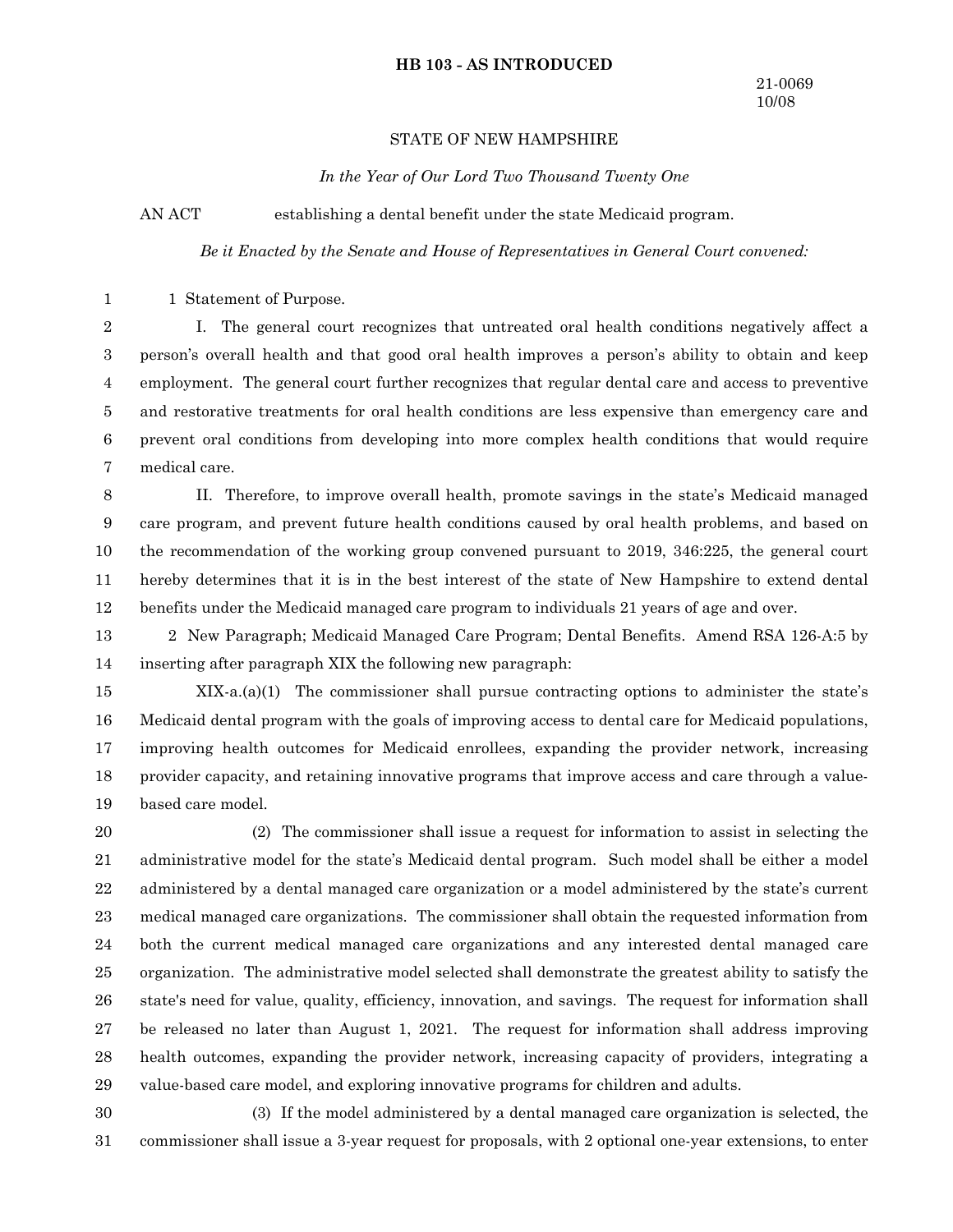#### **HB 103 - AS INTRODUCED - Page 2 -**

into contracts with the vendor that demonstrates the greatest ability to satisfy the state's need for value, quality, efficiency, innovation, and savings. The state plan amendment shall be submitted to the Centers for Medicare and Medicaid Services (CMS) no later than November 1, 2021. Implementation of a procured contract shall begin April 1, 2022. The commissioner shall establish a capitated rate for the appropriate model for the contract that is full risk to the vendor. In contracting for a dental managed care model and the various rate cells, the department shall ensure no reduction in the quality of care of services provided to enrollees in the managed care model and shall exercise all due diligence to maintain or increase the quality of care provided. Following approval by the joint health care reform oversight committee, pursuant to RSA 420-N:3, the department shall seek, with the review of the fiscal committee of the general court, all necessary and appropriate state plan amendments and waivers to implement the provisions of this paragraph. The program shall not commence operation until such state plan amendments or waivers have been approved by CMS. All necessary state plan amendments and waivers shall be submitted by November 1, 2021. 1 2 3 4 5 6 7 8 9 10 11 12 13 14

(4) The commissioner shall adopt rules, pursuant to RSA 541-A, if necessary, to implement the provisions of this paragraph and shall first obtain approval of proposed rules by the joint health care reform oversight committee, pursuant to RSA 420-N:3. 15 16 17

(b) Any vendor awarded a contract pursuant to this paragraph shall provide the required dental services to children and the following dental services to individuals 21 years of age and over, reimbursed under the United States Social Security Act, Title XIX, or successors to it: 18 19 20

(1) Preventive dental services including an annual comprehensive oral examination, necessary x-rays or other imaging, prophylaxis, topical fluoride, oral hygiene instruction, behavior management and smoking cessation counseling, and other services as determined by the commissioner. 21 22 23 24

(2) Comprehensive restorative treatment necessary to prevent or treat oral health conditions, to reduce or eliminate the need for future acute oral health care, and to avoid more costly medical or dental care. 25 26 27

(3) Treatment necessary to relieve pain, eliminate infection or prevent imminent tooth loss. 28 29

30

(4) Prosthodontic coverage subject to medical necessity.

(c) In this paragraph, "dental managed care organization" means any dental care organization, dental service organization, health insurer, or other entity licensed under Title XXXVII, that provides, directly or by contract, dental care services covered under this paragraph rendered by licensed providers and that meets the requirements of Title XIX or Title XI of the federal Social Security Act. 31 32 33 34 35

3 Effective Date. This act shall take effect upon its passage. 36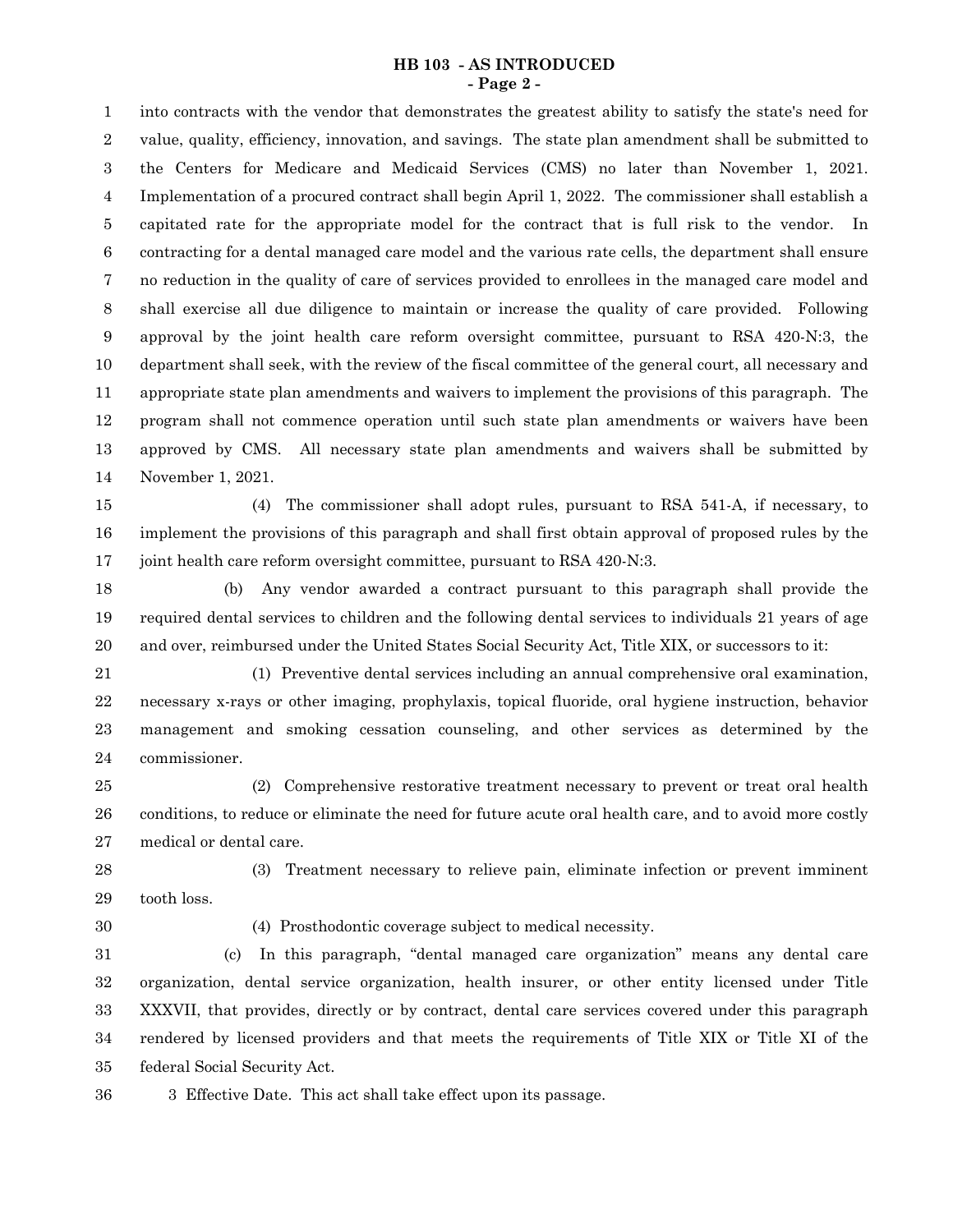LBA 21-0069 Revised 3/3/21

# **HB 103-FN- FISCAL NOTE** AS INTRODUCED

AN ACT establishing a dental benefit under the state Medicaid program.

**FISCAL IMPACT:** [X] State [ ] County [ ] Local [ ] None

|                        | <b>Estimated Increase / (Decrease)</b> |                |                |                |  |  |  |  |  |
|------------------------|----------------------------------------|----------------|----------------|----------------|--|--|--|--|--|
| <b>STATE:</b>          | FY 2021                                | FY 2022        | <b>FY 2023</b> | FY 2024        |  |  |  |  |  |
| Appropriation          | \$0                                    | \$0            | \$0            | \$0            |  |  |  |  |  |
| Revenue                | \$0                                    | \$0            | \$0            | $\$0$          |  |  |  |  |  |
| <b>Expenditures</b>    | \$0                                    | Indeterminable | Indeterminable | Indeterminable |  |  |  |  |  |
| <b>Funding Source:</b> | [ X ] General                          | Education      | Highway        | $[X]$ Other -  |  |  |  |  |  |
|                        | Federal matching Medicaid funds.       |                |                |                |  |  |  |  |  |

### **METHODOLOGY:**

This bill requires the Department of Health and Human Services to solicit information and contract with dental managed care organizations to extend dental benefits under the Medicaid managed care program to individuals 21 years of age and over. Specifically, the bill amends RSA 126-A:5 by inserting a new paragraph XIX-a, which requires the Department to:

- Release a request for information no later than August 1, 2021;
- Submit a state plan amendment to the Centers for Medicare and Medicaid Services (CMS) within the quarter of the program effective date; and
- Implement a contract beginning on April 1, 2022

As shown in the table below, the Department has provided the following estimates of the cost of adding a dental benefit to the Medicaid program: "medium," "high," and "August 2020 plan," the last of which the Department expects will provide the basis for the plan that is ultimately implemented as a result of this bill. It should be noted, however, that the FY 2020/21 budget trailer bill (codified in law as Chapter 346:225, III, Laws of 2019), required the Department to implement an adult dental benefit by April 1, 2021, so the cost of a generic dental benefit is attributable to that existing law rather than to the current bill. While this bill does not repeal or amend that chapter law, it does differ from it, in that it establishes a new implementation date of September 1, 2022. For that reason, for the purposes of this fiscal note, it is assumed that there will be no cost until FY 2022.

### **DHHS-Projected Dental Benefit Costs, Per Full Year of Implementation**